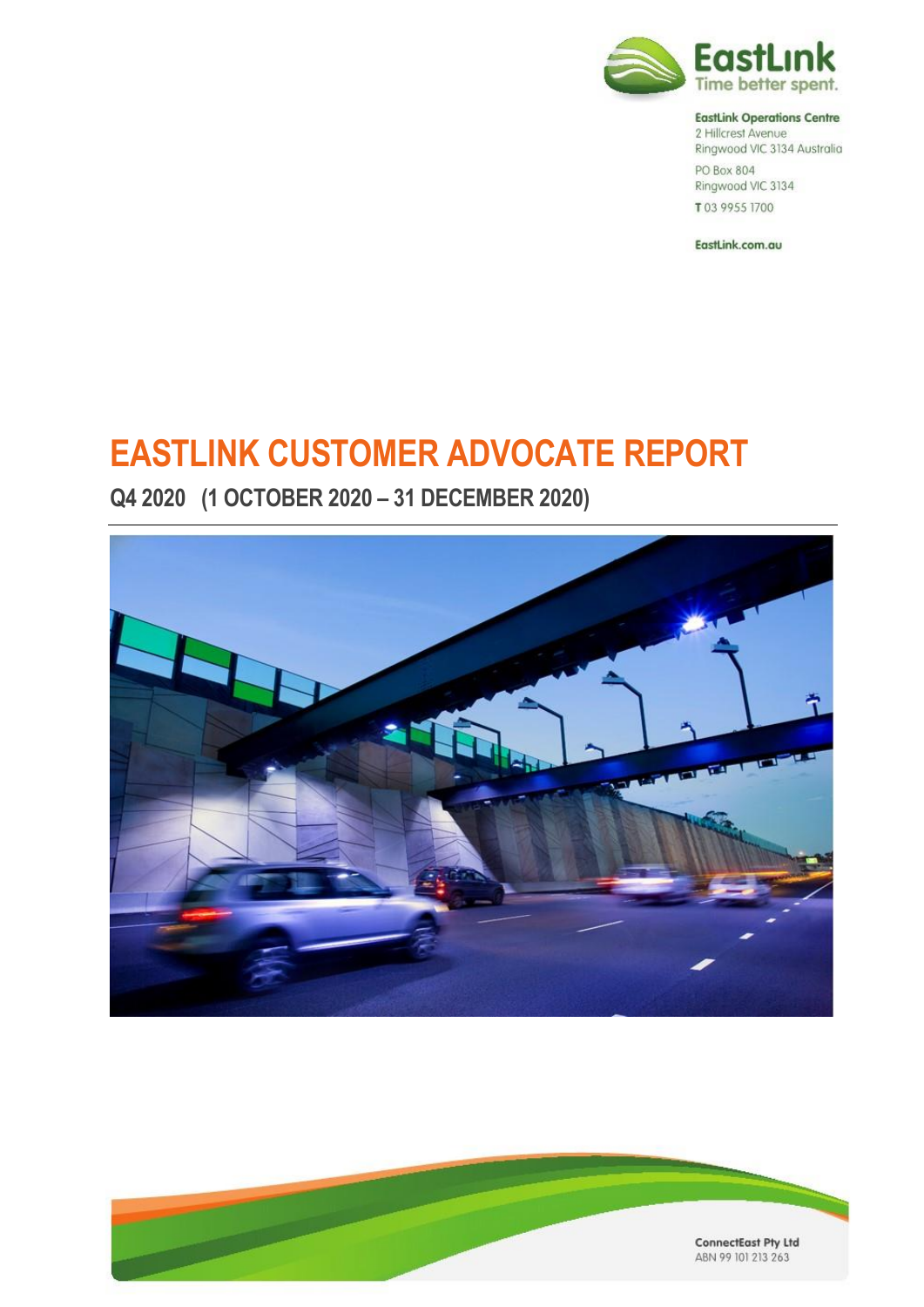

# **CONTENTS**

| 1.             | <b>EASTLINK CUSTOMER ADVOCATE'S MESSAGE</b>            | 3 |
|----------------|--------------------------------------------------------|---|
| 2.             | <b>CUSTOMER ADVOCATE CASES DURING THE QUARTER</b>      | 4 |
| 2.1            | <b>Cases raised</b>                                    | 4 |
| 2.2            | Cases closed                                           | 4 |
| 2.3            | <b>Case findings</b>                                   | 4 |
| 2.4            | <b>Elapsed time to close cases</b>                     | 5 |
| 3 <sub>1</sub> | <b>CUSTOMER ADVOCATE CASE TRENDS</b>                   | 6 |
| 3.1            | <b>Historical trends</b>                               | 6 |
| 4.             | <b>CUSTOMER ADVOCATE CASE EXAMPLES</b>                 | 7 |
| 4.1            | <b>Customer A (SMS message toll invoice reminders)</b> | 7 |
| 4.2            | <b>Customer B (cloned vehicle)</b>                     | 7 |
| 4.3            | <b>Customer C (outstanding toll invoice debt)</b>      | 8 |
| 4.4            | Customer D (overdue notice)                            | 8 |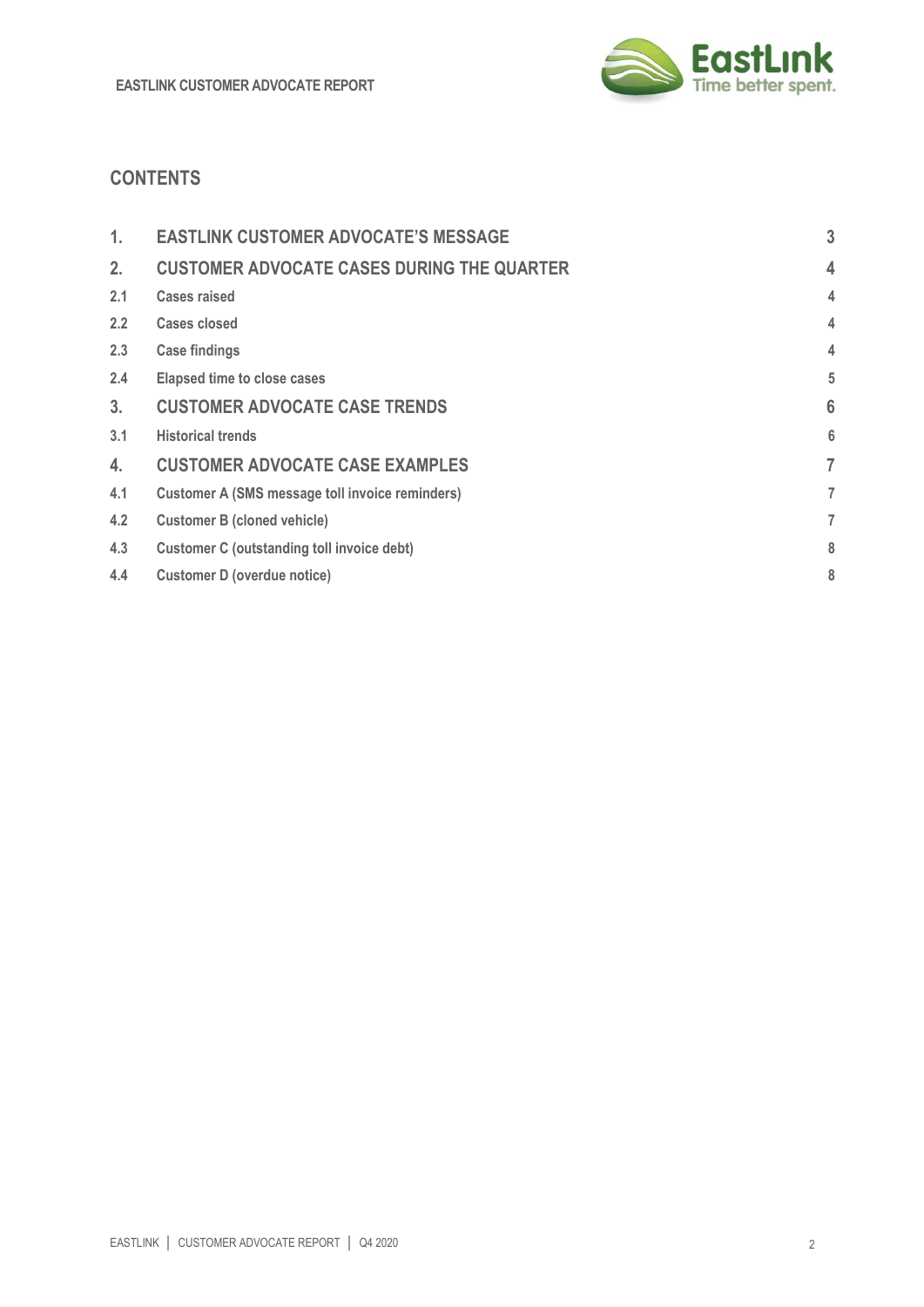

# **1. EASTLINK CUSTOMER ADVOCATE'S MESSAGE**

10 February 2021

#### **This report covers the Q4 2020 quarterly period (1 October 2020 – 31 December 2020).**

The COVID-19 pandemic has had an unprecedented impact on the Victorian economy, increasing unemployment and underemployment, and many businesses have closed.

During Q4 2020, Melbourne was recovering from the impact of its second wave of COVID-19 infections which had taken up almost the whole of the previous quarter.

Restrictions were steadily reduced by the State Government, and EastLink traffic volumes continued to recover from the lows experienced during the second wave.

However, there continues to be little direct evidence of any significant change in the number of complaints to the EastLink Customer Advocate arising from the impact of COVID-19.

Only a few of the cases raised have made any mention of COVID-19 or financial hardship.

Regrettably, however, I continue to anticipate that the economic impact of COVID-19 will inevitably result in more EastLink customers experiencing financial hardship during 2021, in particular once support programs such as the Government's JobKeeper, the banking industry's debt repayment concessions, and real estate rent relief come to an end.

I am therefore pleased to report that EastLink has donated \$100,000 to Peninsula Community Legal Centre, to assist local people experiencing disadvantage during these difficult times.

Peninsula Community Legal Centre is an independent not-for-profit provider of free legal services to communities in EastLink's southern corridor.

The services provided by Peninsula Community Legal Centre include free advice on most legal issues, such as family law, family violence, fines, tenancy and rooming house advocacy.

I can also report that EastLink will be making significant donations to five more community service providers over the coming months.

These donations demonstrate that EastLink recognises that some local people living in the EastLink corridor have been directly affected and are experiencing financial hardship, mental health issues and family violence

**If you have been directly affected by COVID-19 and are seeking additional assistance from EastLink, please phone EastLink's customer services team in Melbourne on (03) 9955 1400 during business hours Monday to Friday (closed public holidays).**

For more information about EastLink's hardship policy (which outlines available options and how to request hardship assistance), visit [www.eastlink.com.au/hardship.](http://www.eastlink.com.au/hardship)

For more information about the role of the EastLink Customer Advocate, visit [www.eastlink.com.au/customeradvocate.](http://www.eastlink.com.au/customeradvocate) 

**Doug Spencer-Roy** EastLink Customer Advocate

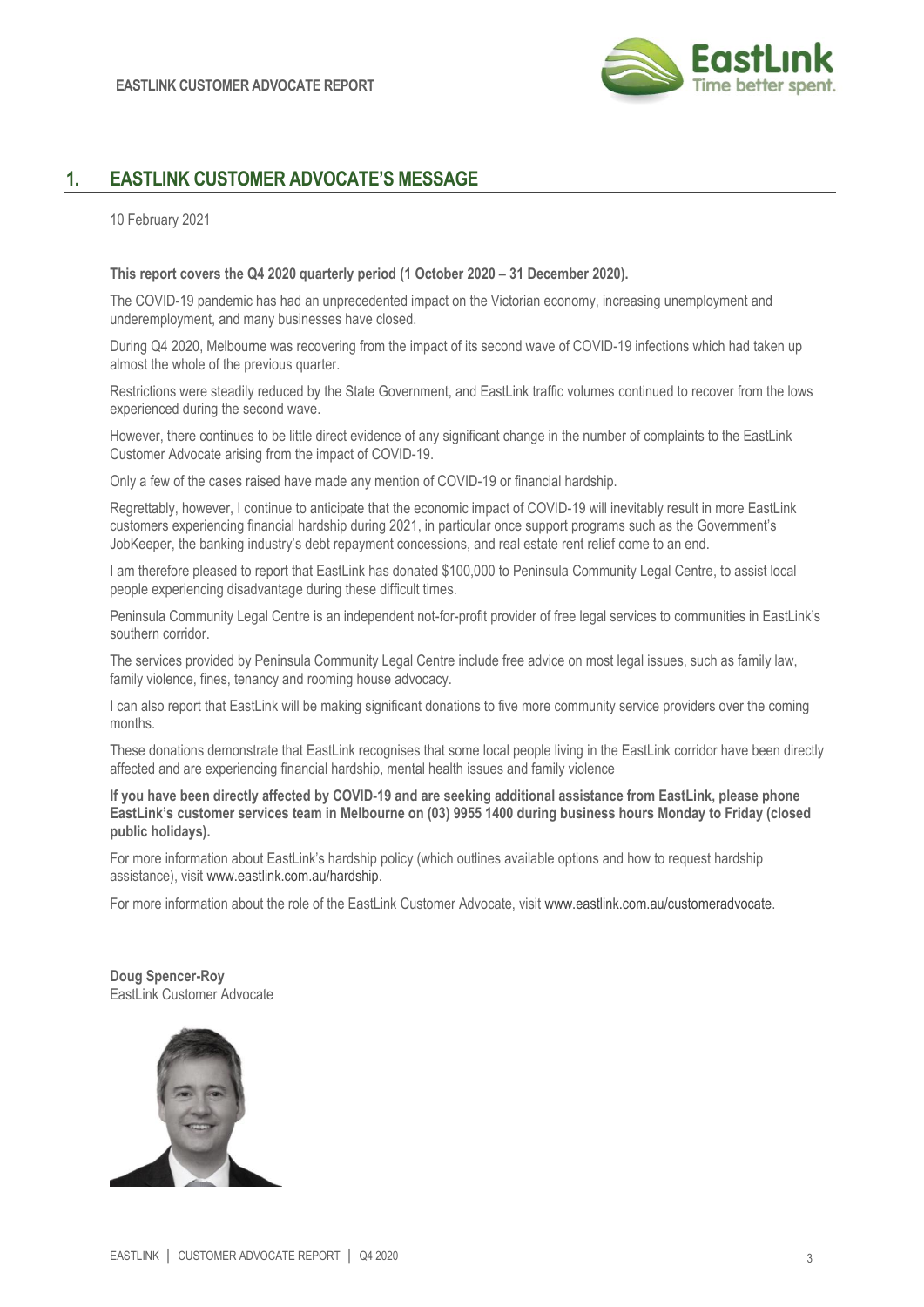

# **2. CUSTOMER ADVOCATE CASES DURING THE QUARTER**

## **2.1 CASES RAISED**

34% of the cases raised during Q4 2020 related to toll invoices.

#### Table 1: ECA cases raised

| <b>ECA CASES RAISED</b>                                    | <b>Oct 2020</b> | <b>Nov 2020</b> | <b>Dec 2020</b> | Q4 2020 |
|------------------------------------------------------------|-----------------|-----------------|-----------------|---------|
| Toll invoice                                               |                 | h               | 9               | 18      |
| Toll invoice SMS message                                   | $\Omega$        |                 | $\Omega$        |         |
| Toll invoice payment                                       |                 |                 |                 |         |
| Account payment                                            | $\Omega$        | $\cap$          | $\Omega$        |         |
| Account charge                                             | C               |                 |                 |         |
| Account charge for stolen plates/vehicle or cloned vehicle | $\Omega$        |                 | $\Omega$        |         |
| Tags                                                       |                 |                 |                 |         |
| <b>Tolls</b>                                               | $\overline{0}$  |                 | $\Omega$        |         |
| Trip pass                                                  |                 |                 | $\cap$          |         |
| Debt recovery                                              | $\Omega$        |                 | $\Omega$        |         |
| Customer service                                           | C               |                 | 11              |         |
| Website                                                    | $\Omega$        |                 | $\Omega$        |         |
| Hardship assistance                                        |                 |                 |                 |         |
| Landscaping                                                |                 |                 |                 |         |
| <b>TOTAL</b>                                               | 9               | 20              | 30              | 59      |

## **2.2 CASES CLOSED**

All of the cases raised during Q4 2020 have been closed.

#### Table 2: ECA cases closed

| <b>ECA CASES CLOSED</b>                         | <b>Oct 2020</b> | <b>Nov 2020</b> | Dec 2020 | Q4 2020 |
|-------------------------------------------------|-----------------|-----------------|----------|---------|
| Q4 2020 cases closed (as at date of report)     |                 |                 | 30       | 59      |
| Q4 2020 cases still open (as at date of report) |                 |                 |          |         |
| <b>TOTAL</b>                                    |                 |                 | 30       |         |

## **2.3 CASE FINDINGS**

In 69% of cases although EastLink was not at fault and there was no valid complaint, I arranged for EastLink's customer service team to assist the customer with their predicament. 10% of cases were fully upheld, and a further 8% of cases were partially upheld. In 12% of cases the complaint was rejected with no practical customer service assistance identifiable. No cases were referred to a third party.

#### Table 3: ECA case findings

| <b>ECA CASE FINDINGS</b>                  | <b>Oct 2020</b> | <b>Nov 2020</b> | <b>Dec 2020</b> | Q4 2020 |
|-------------------------------------------|-----------------|-----------------|-----------------|---------|
| Service expedited (no valid complaint)    |                 | J               | 22              |         |
| Complaint upheld                          |                 |                 |                 |         |
| Complaint partially upheld                |                 |                 |                 |         |
| Complaint rejected                        |                 |                 |                 |         |
| Referred to another tollway operator etc. |                 |                 |                 |         |
| <b>TOTAL</b>                              |                 | 20              | 30              | 59      |

Most cases involved complaints about modest sums – in particular, the fee component of a toll invoice but not the toll component. (In general, with toll invoice complaints, it is not the trip or toll that is disputed, but whether the trip is able to be charged to a valid account.)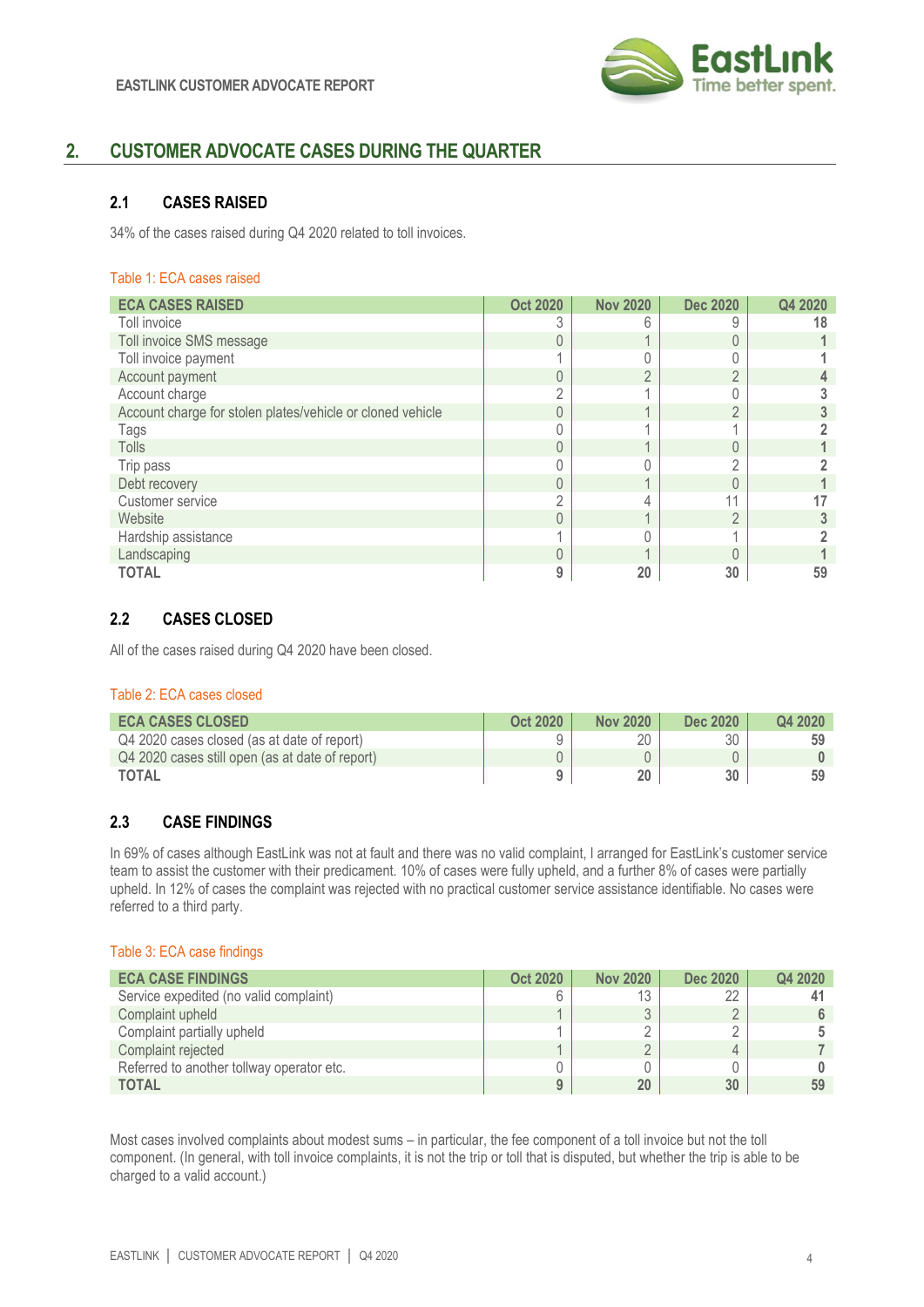#### **EASTLINK CUSTOMER ADVOCATE REPORT**



This means that the refunds and credits awarded can vary significantly from month to month, depending on whether there are any of the more unusual, higher value cases during the month, and whether those complaints are upheld or rejected.

#### Table 4: ECA case findings – refunds & credits

| <b>ECA CASE FINDINGS - REFUNDS &amp; CREDITS</b> | <b>Oct 2020</b> | <b>Nov 2020</b> | Dec 2020 | Q4 2020 |
|--------------------------------------------------|-----------------|-----------------|----------|---------|
| Refunds & credits awarded                        | \$828           | \$231           | $$72$    | \$1.131 |

## **2.4 ELAPSED TIME TO CLOSE CASES**

The average elapsed time to close ECA cases during the quarter was 2.5 days. This elapsed time includes weekend days and public holidays.

#### Table 5: Elapsed time to close ECA cases

| <b>ELAPSED TIME TO CLOSE ECA CASES</b> | <b>Oct 2020</b> | <b>Nov 2020</b> | <b>Dec 2020</b> | Q4 2020 |
|----------------------------------------|-----------------|-----------------|-----------------|---------|
| Average time to close cases (days)     |                 |                 |                 |         |

#### **Case Study – wrong type of pass purchased**

The customer complained that they had received an EastLink toll invoice and overdue notice for travel when they had actually already paid for a "weekend pass". The customer provided a copy of the receipt for the weekend pass purchase.

However, EastLink does not sell weekend passes.

Weekend passes are sold by Transurban Linkt and are valid for travel on CityLink only (not EastLink).

This was explained to the customer.

The additional cost of the overdue notice compared to the original toll invoice was waived, and the due date was extended to provide further assistance.

The customer was advised to contact Transurban Linkt for any enquiry about the weekend pass.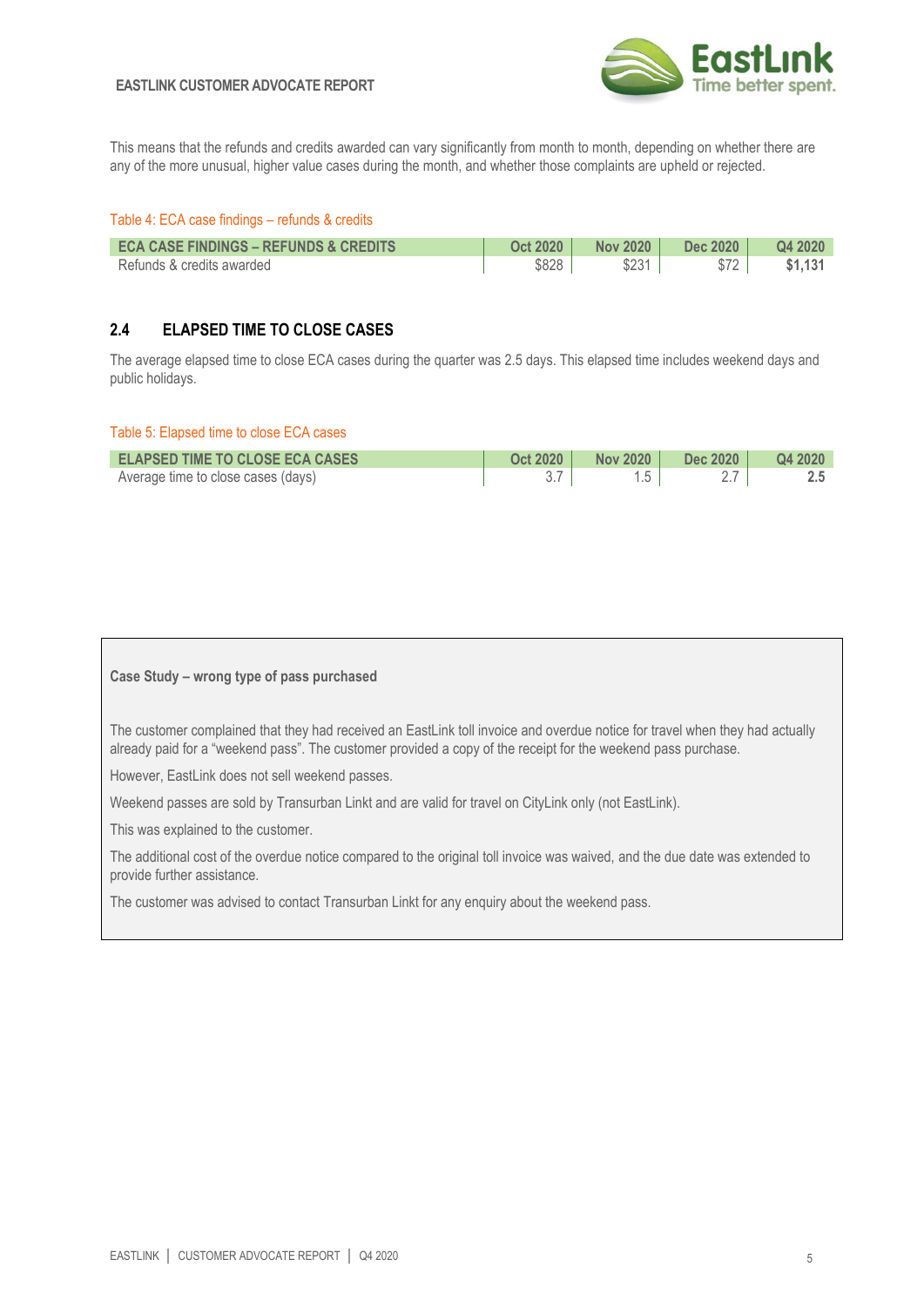

# **3. CUSTOMER ADVOCATE CASE TRENDS**

### **3.1 HISTORICAL TRENDS**

In Q4 2020, a total of 59 cases were raised with the EastLink Customer Advocate, which is a decrease of 22% compared to the previous quarter – see Table 6.

#### Table 6: ECA cases trend

| <b>ECA CASES</b>                             | Q3 2019        | Q4 2019        | Q1 2020        | Q2 2020        | Q3 2020        | Q4 2020                 |
|----------------------------------------------|----------------|----------------|----------------|----------------|----------------|-------------------------|
| Service request                              | 5              | 1              | 2              | 0              | $\Omega$       | $\Omega$                |
| Toll invoice                                 | 24             | 27             | 44             | 31             | 31             | 18                      |
| Toll invoice SMS messages                    | $\mathbf{0}$   | 0              |                | 3              | 0              | 1                       |
| Toll invoice payment                         | $\overline{0}$ | $\overline{0}$ | $\mathbf 1$    | 3              | $\overline{2}$ | $\overline{1}$          |
| Account notice                               | 1              | $\overline{2}$ | 0              | $\mathbf{0}$   | 1              | 0                       |
| Account payment                              | $\overline{2}$ | $\mathbf 0$    | 4              | $\overline{4}$ | 0              | $\overline{4}$          |
| Account charge                               | 1              | $\overline{2}$ | $\overline{2}$ | 10             | 8              | 3                       |
| Account charge for a sold vehicle            | $\overline{1}$ | $\overline{2}$ | $\overline{4}$ | 3              | 1              | $\mathbf 0$             |
| Account charge for stolen plates/vehicle etc | 0              | 3              | 3              | 5              | $\overline{2}$ | $\sqrt{3}$              |
| Account charge for an LPN error              | $\overline{1}$ | $\overline{0}$ | $\mathbf 0$    | $\theta$       | $\overline{0}$ | $\mathbf 0$             |
| Account suspension                           | 0              | 1              | 0              | 0              | 0              | 0                       |
| Account closure                              | $\overline{1}$ | $\mathbf 0$    | $\mathbf 1$    | $\overline{0}$ | $\overline{1}$ | $\overline{0}$          |
| Deceased account                             | $\mathbf 0$    | 0              | 1              | 0              | 0              | $\mathbf 0$             |
| Tags                                         | $\overline{2}$ | $\overline{0}$ | $\overline{2}$ |                | 1              | $\overline{2}$          |
| Tolls                                        | $\mathbf 0$    | 1              | 1              | 1              | 1              | $\overline{1}$          |
| Tolling class                                | $\mathbf 0$    | $\overline{1}$ | $\mathbf 0$    | 1              | 1              | $\overline{0}$          |
| Trip pass                                    | 1              | $\overline{2}$ | 0              | $\overline{2}$ | $\mathbf 0$    | $\overline{2}$          |
| Rental vehicle toll payment                  | $\overline{4}$ | $\overline{2}$ | $\mathbf 1$    | $\overline{2}$ | $\overline{0}$ | $\mathbf 0$             |
| Debt recovery                                | 1              | 1              | 0              | 0              | $\overline{2}$ | $\overline{\mathbf{1}}$ |
| <b>Customer service</b>                      | $\overline{2}$ | $\overline{7}$ | 13             | 13             | 14             | 17                      |
| Website                                      | $\mathbf 0$    | 3              | 0              | 1              | $\theta$       | $\sqrt{3}$              |
| Hardship assistance                          | $\mathbf 0$    | $\overline{2}$ | $\overline{1}$ | 3              | $\overline{4}$ | $\overline{2}$          |
| Payment plan                                 | $\mathbf 0$    | 0              | 1              | 0              | 0              | $\mathbf 0$             |
| Infringements (fines)                        | $\overline{2}$ | 3              | $\overline{4}$ | 3              | $\overline{2}$ | $\mathbf 0$             |
| Incident response                            | $\mathbf 0$    | 1              | 0              | 0              | 0              | $\mathbf 0$             |
| Debris damage                                | $\mathbf 1$    | $\mathbf 0$    | $\mathbf 0$    | $\mathbf 0$    | $\mathbf 0$    | $\sqrt{a}$              |
| Road maintenance                             | 0              | 0              | 0              | 1              | $\theta$       | 0                       |
| Signage                                      | $\mathbf 1$    | $\mathbf 0$    | $\mathbf 0$    | $\mathbf 0$    | $\overline{0}$ | $\overline{0}$          |
| Litter                                       | 1              | 0              | 0              | 0              | 0              | $\mathbf 0$             |
| <b>Noise</b>                                 | $\mathbf 0$    | $\overline{0}$ | $\mathbf 0$    | $\overline{1}$ | $\theta$       | $\mathbf 0$             |
| Speed limit                                  | 0              | 0              | 0              | 1              | 0              | $\mathbf 0$             |
| Graffiti                                     | $\mathbf 0$    | $\mathbf 0$    | $\mathbf 0$    | $\mathbf 0$    | $\overline{2}$ | $\overline{0}$          |
| Landscaping                                  | 0              | $\overline{2}$ | $\overline{2}$ | 0              | 3              | 1                       |
| EastLink Trail                               | $\overline{1}$ | $\overline{0}$ | $\overline{0}$ | $\overline{0}$ | $\overline{0}$ | $\overline{0}$          |
| Privacy                                      | 1              | 0              | 0              | 1              | 0              | $\theta$                |
| Problem with another tollway operator        | 1              | $\mathbf 0$    | $\overline{0}$ | $\overline{0}$ | $\theta$       | $\mathbf 0$             |
| Unknown (withdrawn, insufficient details)    | 1              | 0              | 0              | 1              | 0              | 0                       |
| Police search                                | $\overline{0}$ | $\overline{0}$ | 1              | $\theta$       | $\overline{0}$ | $\theta$                |
| <b>TOTAL</b>                                 | 55             | 63             | 89             | 91             | 76             | 59                      |

The number of complaints that were fully upheld or partially upheld decreased from 14 to 11 (-21%). The number of complaints that were rejected decreased from 11 to 7 (-35%) – see Table 7.

On examination, 41 of the 59 cases raised during Q4 2020 were in fact found to be requests for customer service with no valid complaint, rather than unresolved customer complaints – see Table 7. For example: a customer seeking to update their account contact details; a customer enquiring about the status of a payment plan and wanting to pay for a recent trip; a customer seeking to remove a vehicle from an account; or a customer seeking to transfer a toll invoice to an account. Such cases are forwarded to the EastLink customer service team for expedited service.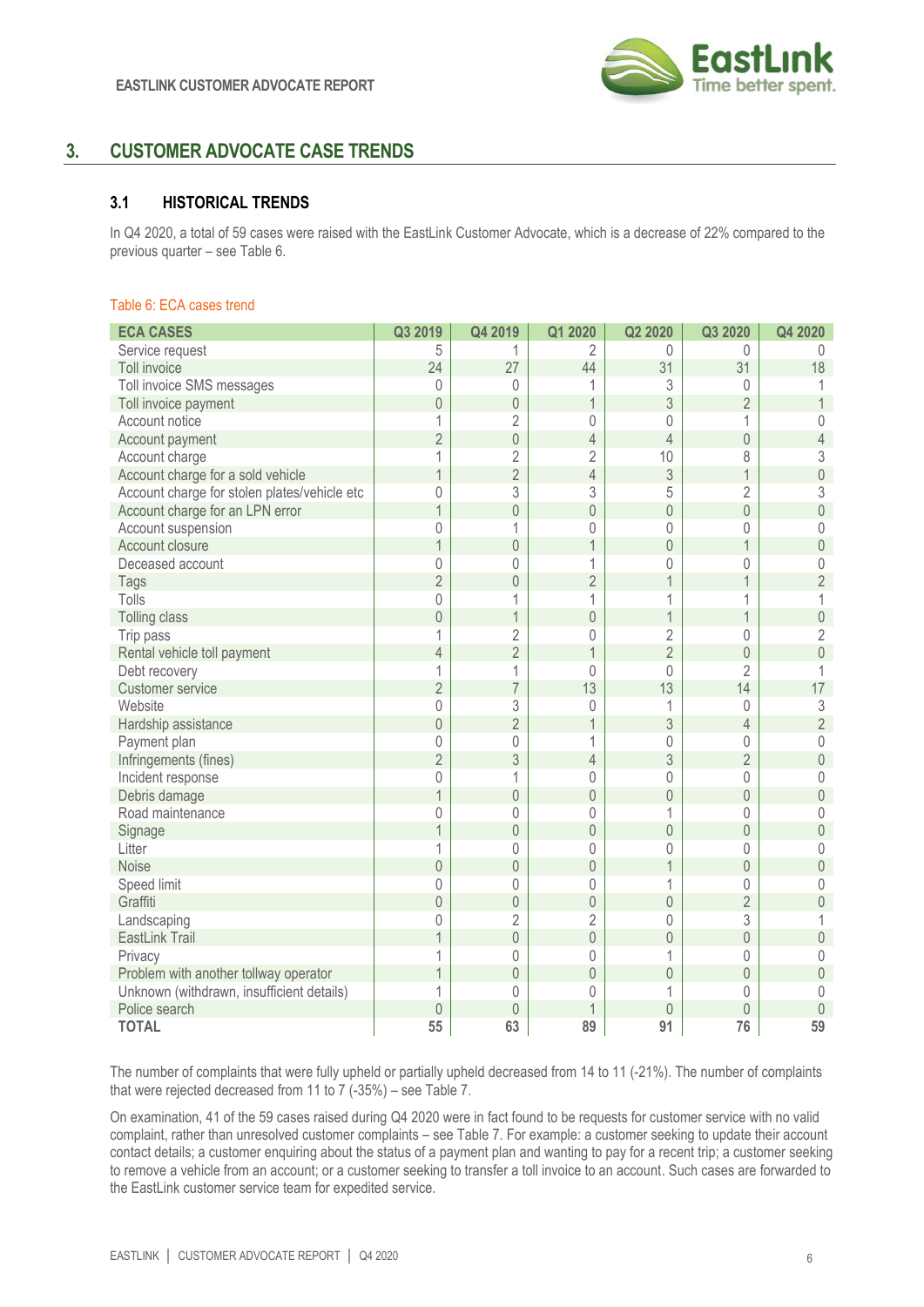

#### Table 7: ECA case findings trend

| <b>ECA CASE FINDINGS</b>                  | Q3 2019 | Q4 2019 | Q1 2020 | Q2 2020         | Q3 2020 | Q4 2020 |
|-------------------------------------------|---------|---------|---------|-----------------|---------|---------|
| Service expedited (no valid complaint)    | 21      | 25      | 44      | 43              | 48      |         |
| Complaint upheld                          | 13      | 9       | 15      | 15              |         |         |
| Complaint partially upheld                | 12      | 18      | 14      | 10 <sup>°</sup> | 8       |         |
| Complaint rejected                        | 8       | 11      | 14      | 22              | 11      |         |
| Referred to another tollway operator etc. |         |         | $\cap$  |                 |         |         |
| Insufficient details provided             |         | 0       | 0       |                 |         |         |
| <b>TOTAL</b>                              | 55      | 63      | 89      | 91              | 76      | 59      |

The total amount of refunds and credits during Q4 2020 (\$1,131) was within the usual range – see Table 8.

#### Table 8: ECA case findings – refunds & credits trend

| <b>ECA CASES – REFUNDS &amp; CREDITS</b> | Q32019 |                  | Q4 2019   Q1 2020   Q2 2020   Q3 2020   Q4 2020 |       |         |
|------------------------------------------|--------|------------------|-------------------------------------------------|-------|---------|
| Refunds & credits awarded                | \$738  | $$590$   \$1,707 | $$974$                                          | \$737 | \$1.131 |

The elapsed time to close ECA cases during Q4 2020 was almost double the previous quarter – see Table 9. This was because of unusually long delays to a very small number of cases, for example:

- One case took 24 days to close due to a wait for information requested from the State's Traffic Camera Office.
- Another case took 15 days to close due to a wait for information requested from another tollway operator.
- A landscaping case took 11 days to close as a number of site visits had to be scheduled and conducted.

#### Table 9: Elapsed time to close ECA cases trend

| ELAPSED TIME TO CLOSE ECA CASES   Q3 2019   Q4 2019   Q1 2020   Q2 2020   Q3 2020   Q4 2020 |                 |       |  |  |
|---------------------------------------------------------------------------------------------|-----------------|-------|--|--|
| Average time to close cases (days)                                                          | $4.0 \parallel$ | $2.8$ |  |  |

# **4. CUSTOMER ADVOCATE CASE EXAMPLES**

This section only shows a very brief summary of each case example. The detailed circumstances of every case are unique, so these case examples should not be read as precedents for other cases.

## **4.1 CUSTOMER A (SMS MESSAGE TOLL INVOICE REMINDERS)**

Customer A was receiving SMS message toll invoice reminders for a vehicle not known to him.

Investigation revealed that VicRoads currently has the wrong mobile phone number recorded for the vehicle.

Customer A was advised of this, and the mobile phone number was added to EastLink's "do not SMS toll invoice reminders" list, to be reviewed in one year's time.

#### **4.2 CUSTOMER B (CLONED VEHICLE)**

Customer B complained about image processing fees being charged to his EastLink account even though a tag is carried in his vehicle and the tag is beeping correctly. Customer B provided a photo of his vehicle as proof of tag installation.

Investigation revealed that Customer B's vehicle had been cloned (another motorist illegally using Customer B's licence plate number).

Customer B was advised of this, and credits were provided to the customer's account to negate the tolls and image processing costs incurred by the other vehicle.

Customer B contacted VicRoads to arrange a new licence plate number for his vehicle.